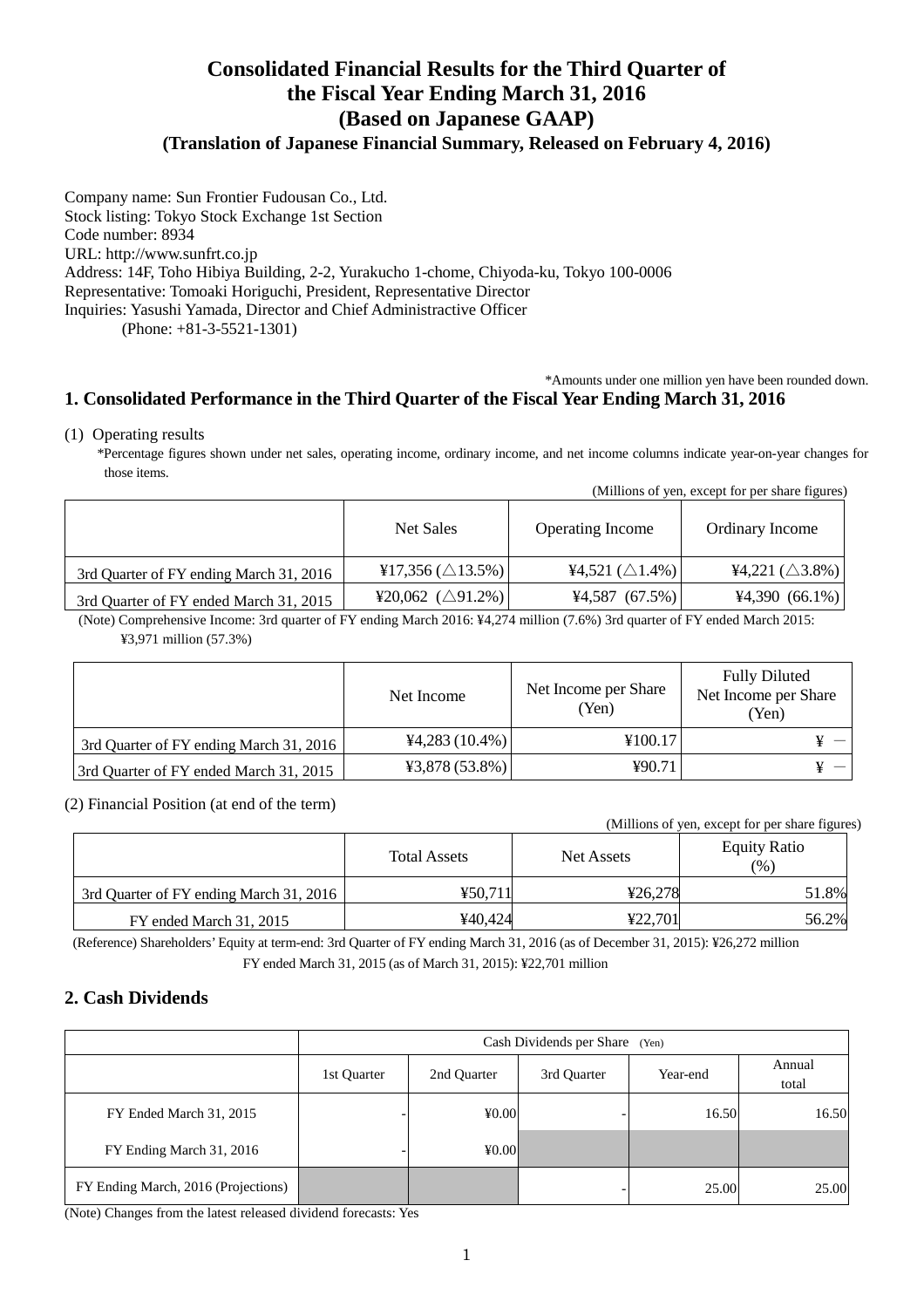## **3. Forecast for Consolidated Financial Results for the Fiscal Year Ending March 31, 2016**

**(From April 1, 2015 to March 31, 2016)** \*Percentage figures are indicated year-on year changes for those items.

| (Millions of yen, except for per share figures) |                   |                         |                  |                |         |
|-------------------------------------------------|-------------------|-------------------------|------------------|----------------|---------|
|                                                 |                   |                         |                  | Net Income per |         |
|                                                 | <b>Net Sales</b>  | <b>Operating Income</b> | Ordinary Income  | Net Income     | Share   |
| FY Ending March, 2016                           | $433,000(19.0\%)$ | $47,300(24.8\%)$        | $47,000(25.1\%)$ | 47,200(42.5%)  | ¥168.39 |

(Note) Changes from the latest released performance: Yes

### **4. Others**

(1) Changes in significant subsidiaries during the period (changes in specified subsidiaries resulting in changes in scope of consolidation): None

New companies: —

Excluded companies: —

- (2) Adoption of special accounting practices in the preparation of quarterly consolidated financial statements: None
- (3) Changes in accounting principles, procedures and presentation methods
	- 1) Changes caused by revision of accounting standards: Yes
	- 2) Changes of accompanying revisions other than 1) above: None
	- 3) Changes in accounting estimates: None
	- 4) Restatement of corrections: None
- (4) Number of outstanding shares (common stocks)
	- 1) Number of outstanding shares at the end of the period (including treasury stock):

3rd Quarter of FY ending March 31, 2016: 42,755,500 shares

FY ended March 31, 2015: 42,755,500 shares

- 2) Number of treasury stock at the end of the period: 3rd Quarter of FY ending March 31, 2016: 143 shares FY ended March 31, 2015: 143 shares
- 3) Average number of shares for the period: 3rd Quarter of FY ending March 31, 2016: 42,755,357 shares 3rd Quarter of FY ended March 31, 2015: 42,755,380 shares

### ※Implementation status of quarterly review processes

This Summary of Consolidated Financial Results is not subject to quarterly review processes under the Financial Products and Exchange Law. At the time of this document's release, review of the quarterly financial statements under the Financial Products and Exchange Law had not been completed.

※Appropriate use of business forecasts; other special items

Business forecasts contained in this report are based on information available to the Company on the date of this report's announcement and on assumptions pertaining to uncertain factors that may affect the Company's future results. Therefore, the company has no intention to promise the accomplishment of the forecasts. Due to unforeseen circumstances, however, actual results may differ significantly from such forecasts.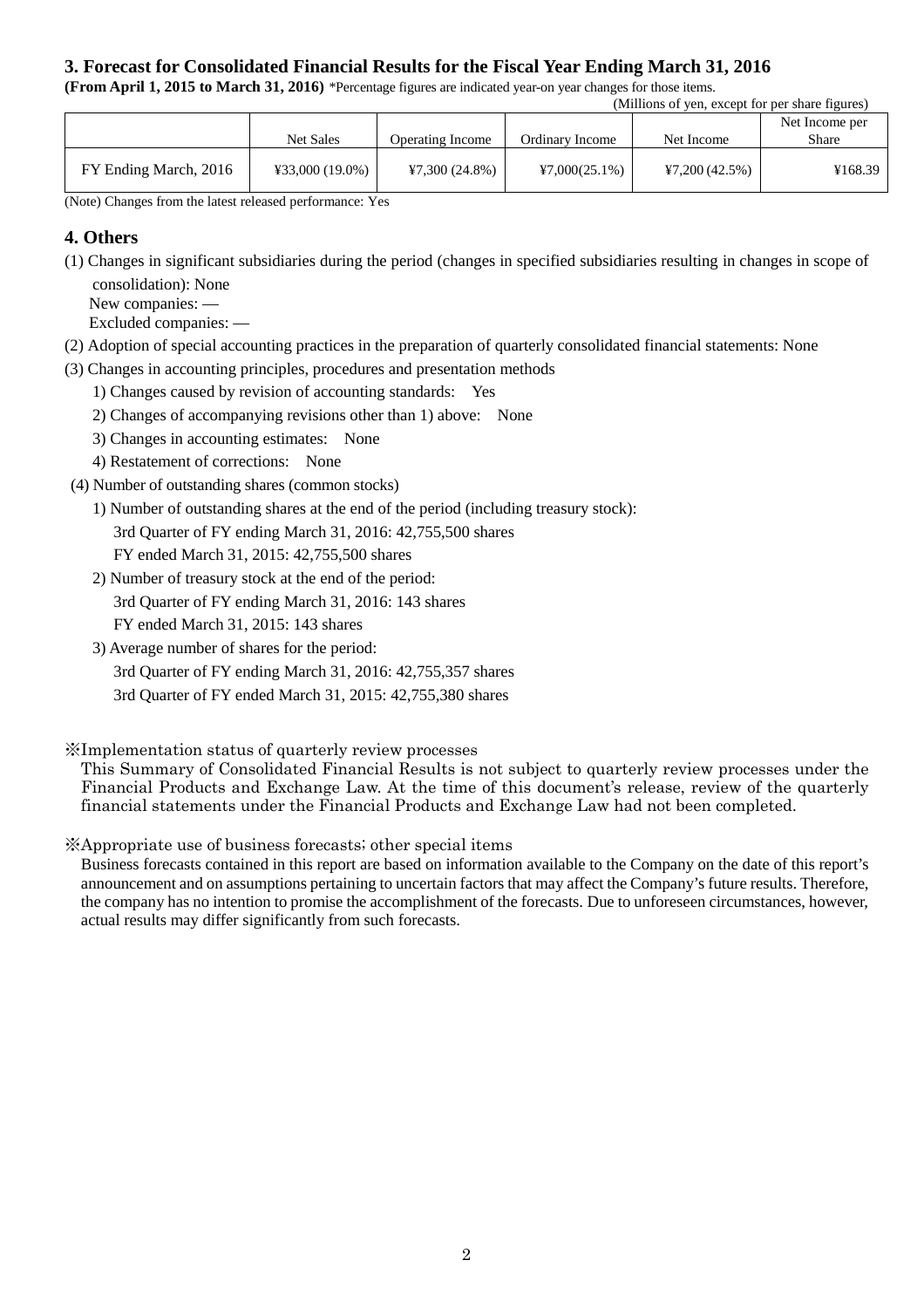# Table of Contents of Appendix

| 1. Qualitative Information Concerning Consolidated Business Performance for the Quarter Under Review 4 |  |
|--------------------------------------------------------------------------------------------------------|--|
|                                                                                                        |  |
|                                                                                                        |  |
|                                                                                                        |  |
|                                                                                                        |  |
| (2) Quarterly consolidated statements of income and quarterly consolidated statements of               |  |
|                                                                                                        |  |
|                                                                                                        |  |
|                                                                                                        |  |
|                                                                                                        |  |
|                                                                                                        |  |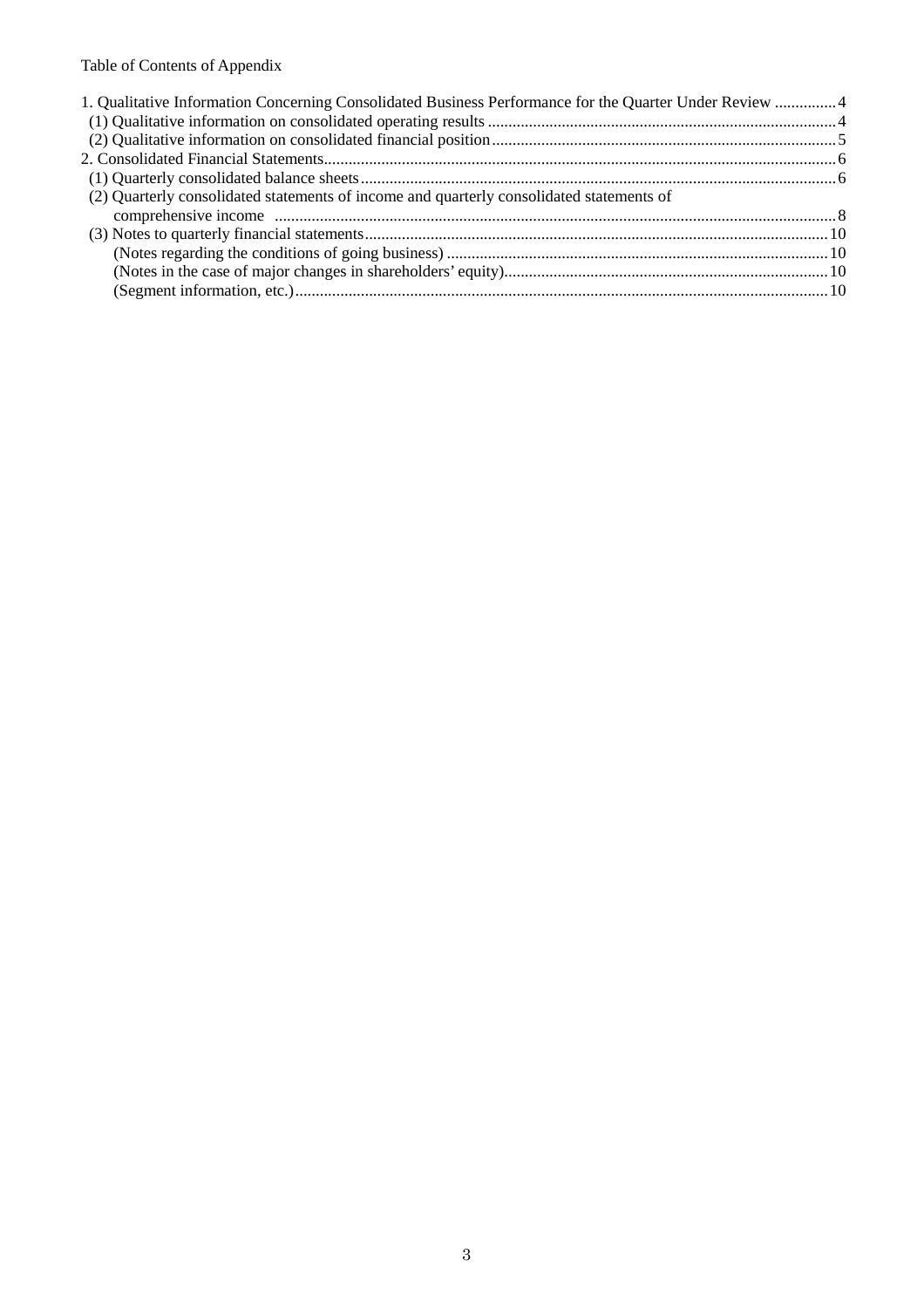#### 1. Qualitative Information Concerning Consolidated Business Performance for the Quarter Under Review  $(1)$  Qualitative information on consolidated operating results

The Japanese economy continued to stage a slow recovery during the third quarter of consolidated fiscal year. Corporate earnings and employment situation recovered with benefits of government economic stimulus measures and monetary easing by the Bank of Japan. There have been positive effects of moderate economic recovery thanks to significant increase of foreign visitors to Japan in the meantime. On the other hand, as the economic downside risk of China including the emerging countries has increased, the economic outlook is continuing uncertain.

In the real estate industry where Sun Frontier Fudousan Group operates, there has been a long-termed improvement in the vacancy rate in the office market in city-center, and the average rent level is also showing moderate improvement in the same period. In addition, there is very strong interest in purchasing real estate among J-REIT, Japanese and overseas investors backed by the favorable financing environment and weak yen etc. for procuring funds. Thus the expected return on properties is declining as a result. The volume of real estate transactions remain still at high level.

Under these circumstances, Sun Frontier Fudousan Group focused on the utilization and distribution of small to mediumsized office building in the urban center of Tokyo, and has helped building owners solve various dissatisfaction and inconveniences regarding real estate from owner's viewpoint. We contributed to the real estate revitalization and utilization in consideration for better environment with feeling of thankfulness through providing each customer with one-stop services in our philosophy-based business model, such as brokerage, sale, management, maintenance, renewal and renovation of buildings, consultation regarding inheritance or tax that cooperated with the expert, guarantee services of unpaid rent etc.

The most common tasks of property business are included 1) leasing management for keeping full occupancy, 2) property management for driving down of vacant or non-payment, 3) construction management for maintaining legal compliance. But we expand them to 4) optimize the value of properties by generating high value, and 5) solve building owners' problems of all their assets. In addition, in the process of using the knowledge and know-how gained by letting these various services and linking up some of their various functions, we have been proactively trying to chain the real estate revitalization business that generate substantial added value. We have accumulated the know-how and experience in revitalization of office buildings in five wards in the center of Tokyo (Chiyoda, Chuo, Minato, Shinjuku, and Shibuya), for example, optimal change for vitalizing the local community, setting of the roof green terrace for the tenant comfort, setting up the built-interior offices and etc.

As for procurement of real estate business, we tried to obtain information on best real estate from leading real-estate companies, trust banks, and also an increasing number of pieces of information from "Kyoeikai (Co-prosperity Association)" as our original network of affiliates. In addition, we have worked to establish another procurement route through activities, such as, solving building owners' difficulties, worries, etc. which could contribute to the direct business of real estate.

As other measures, we established a hotel planning/operation company "Sun Frontier Hotel Management Co., Ltd.", and we have agreed to make a business alliance with Shanghai Spring Investment Management Co., Ltd. in October 2015 for developing the hotel business in Japan. For inbound hotel demand to surge, we started proactively expanding the business.

As a result, our consolidated results for the third quarter ending March 2016 were as follows :

Sales ¥17,356 million (down by 13.5% year on year), operating income ¥4,521 million (down by 1.4% year on year), ordinary income ¥4,221 million (down by 3.8% year on year), and net income increased by 10.4% to ¥4,283 million

The performance of each segment is as follows.

#### Real Estate Revitalization

From the procurement stage, we started with a "production" process through which we aim to put the property to the best use possible. By careful research of real estate leasing market on a daily basis to collect knowledge and injecting and combining each section's experiences of technologies, knowledge of planning, building management, construction and so on, we gestated feasible plans. In addition, we emphasized the fact that the more satisfied the tenants, the more satisfied the owner through frequent interactions with tenants, we looked for all possible ways to make the property more comfortable and convenient for them to use.

We renovated the real estate in low occupancy rate or renewal need subject to the characteristics of the locations and the market trends. Through revitalization of the real estate in such way, we maximized the value and sold them.

After the sale of the revitalized properties, we provided quick services such as building management with a software side and the hard aspect, proactive response to the complaint, consultation of the owner's annoyances and so on.

As for the real estate revitalization business, with placing emphasis on not only stability enhancement but specific conditions of location and historical facts of the area, we provided renovation optimized for the area, improved earthquake resistance, and corrective actions for floor-area ratio. We attached much value on customer's worth, so that we sold 16 properties (20 properties on previous period), and as a result of readjusting sales amounts, sales decreased, and profits increased.

As for the rental building business, we purchased and possessed the high valued properties from the customer's perspective, and by capitalizing on the real estate management skills that we developed working in rental brokerage, property management, construction solutions and delinquent rent guarantee services, we maintained a high operation rate and secured stable rental income with them.

In the real estate securitization business, although there was a profit sharing from the property investment fund which we financed, both sales and profits decreased compared to the same period a year ago.

As a result of the above activities, sales were ¥14,559 million (down by 17.8% year on year) and segment income was ¥4,825 million (down by 1.6% year on year).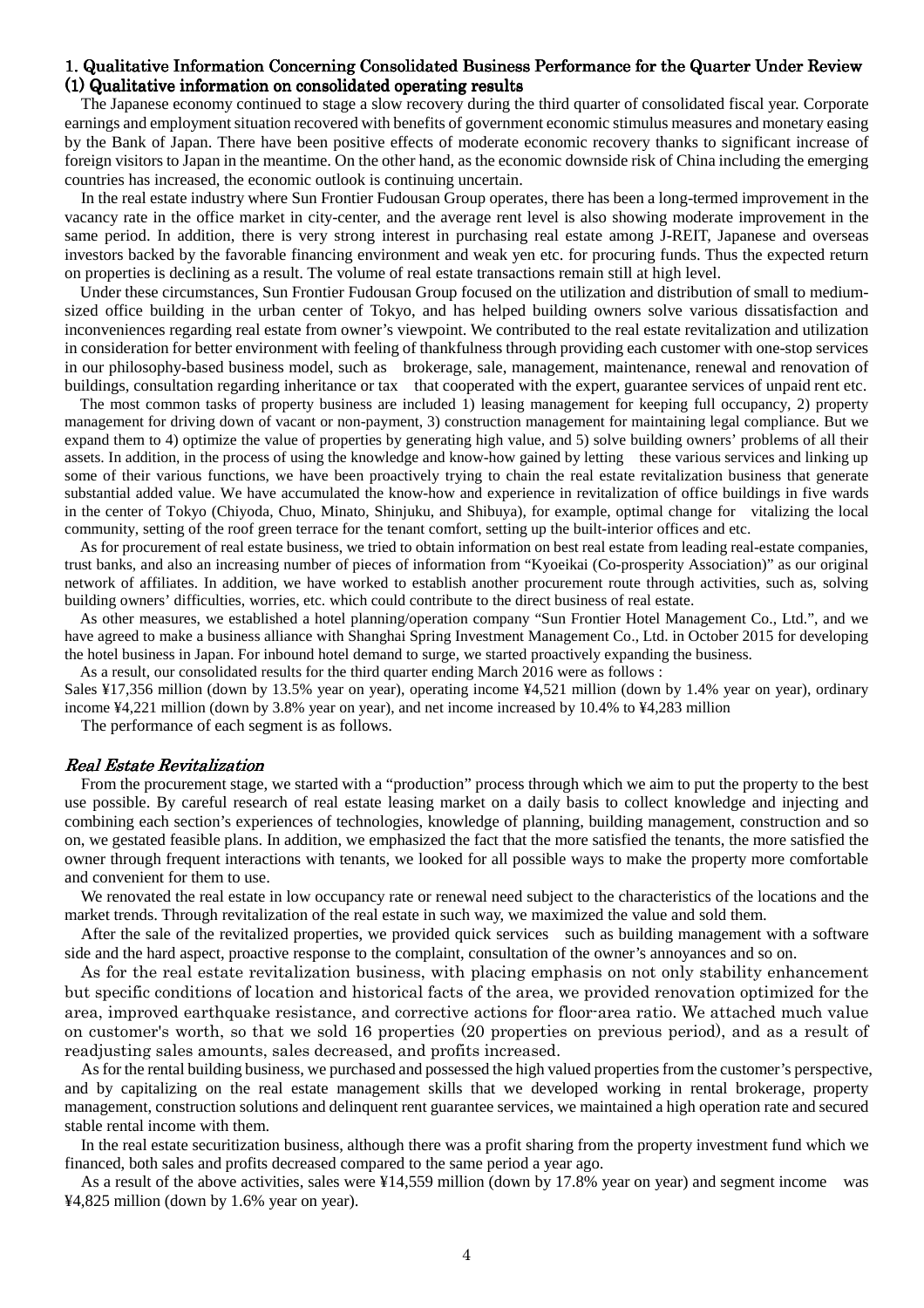#### Real Estate Brokerage

As for the sales brokerage business, we mostly focused on the relationship with the property management department or the agents to obtain the effective information and introduction, put more time, made effort into them and added the value on. In such a way we could take some chances as repeated business from customer to another customer.

In addition, as a business volume has been spread backed by the recovery of the real estate investment market, both sale s and profits grew considerably in comparison to the same period of the previous year.

As for the rental brokerage business, while occupancy rates were improving in the market, we engaged in not only finding tenants, but also consulting with building owners about various problems of the building management. Furthermore, this business has been contributing to the corporate group's profit as a whole through sales and procurement of revitalizing properties and finding tenant related to commercialization of the revitalized properties.

As a result of the above activities, sales were ¥1,233 million (up by 40.4% year on year) and segment income was ¥1,080 million (up by 45.9% year on year).

#### Property Management

In the property management business, we practiced the profit improvement by the contract changes to appropriate rent level providing meticulous and careful leasing management services backed by good sense of locality, which contributed to the income recovery and maintain of the stable occupancy rate in the building management. Backed by these activities, we could receive repeated orders for property management from the same customer. At the end of the third quarter of this fiscal year we were newly managing 60 buildings (23.5% increase YOY), as can be seen in the table below.

In addition, by trying to grasp clients' asset background and by offering appropriate solutions for them, we created the business opportunities for brokerage and construction order entrusted by the client who had purchased the revitalized property.

Such combined real estate services with keeping the viewpoint of customers are creating much added-value by making creativity and improvement.

As a result of the above activities, both sales and profits increased.

|                            | End of Dec. 2013 | End of Dec. 2014 | End of Dec 2015 |
|----------------------------|------------------|------------------|-----------------|
| No. of entrusted buildings | 214              | 255              | 315             |
| <b>Operation rate</b>      | 96.4%            | 97.2%            | 96.3%           |

As for the building maintenance business, we have been striving to take an immediate action against leaks of water along with high altitude cleaning of outer walls and repair work in cooperation with other business such as property management. As a result, sales and profits increased from the previous year.

As a result of the above activities, sales were ¥1,097 million (up by 14.9% year on year) and segment income was ¥499 million (up by 19.7% year on year).

#### **Other Businesses**

As for the construction solution business, sales and profits increased compared to the previous year, due to the increase of the contract amount per construction.

As for the rent guarantee business, we strengthened the relationship with in-house departments including real estate broker and partner companies, so that both sales and profits increased.

As for the space rental business, " Vision Center Tokyo " started in this fiscal year as a new business development of the real estate utilization, the income covered the whole expenditure during the third quarter of consolidated fiscal year by the improvement of the recognition by active marketing.

As for the hotel business started from this third quarter, we have agreed to make a business alliance for the hotel business in Japan with Spring Group, which runs tour services and airline in China and Japan. We get a move into proactive approach toward the needs of foreign tourists.

As a result of the above activities, sales were ¥466 million (down by 9.4% year on year) and segment income was ¥248 million (down by 2.7% year on year).

#### $(2)$  Qualitative information on consolidated financial position

As of the end of the third quarter of this consolidated fiscal year, total assets were 50,711 million yen (up by 25.4% from the end of the previous consolidated fiscal year) and liabilities were 24,433 million yen (up by 37.9%). The main reason for the increase in total assets was that inventory assets increased 10,375 million yen. The main reason for increase in liabilities was that long-term loans payable increased 4,070 million yen and corporate bonds increased 1,149 million yen.

 Net assets were 26,278 million yen (up by 15.8%). The main reason for the increase in net assets was posting 4,283 million yen in quarterly net income, despite 705 million yen being paid out for year-end dividends.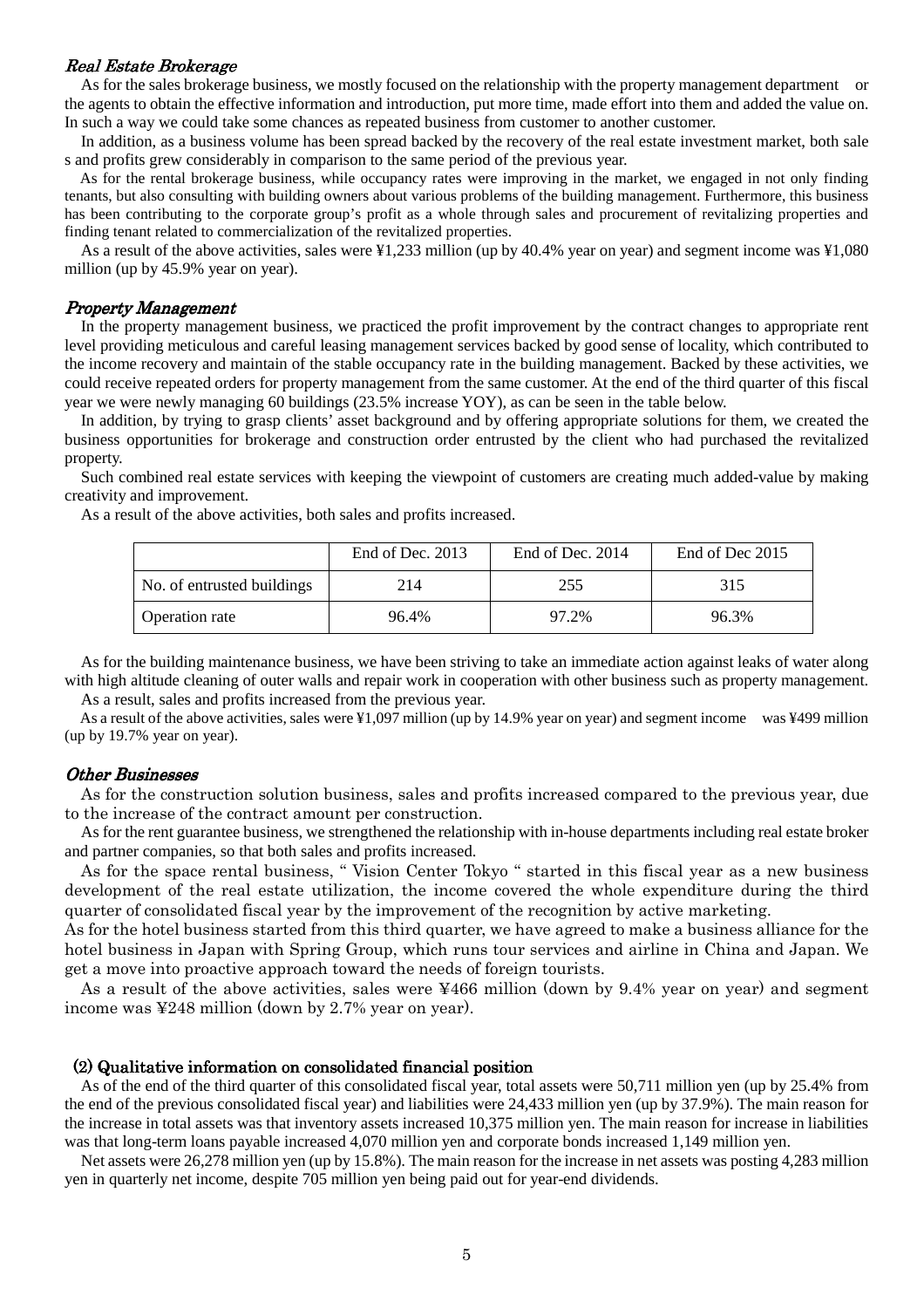#### 2. Consolidated Financial Statements

(1) Consolidated Quarterly Balance Sheets

|                                     |                                                  | (Thousands of yen)                                                    |
|-------------------------------------|--------------------------------------------------|-----------------------------------------------------------------------|
|                                     | FY ended March 31, 2015<br>(As of March 31,2015) | End of 3Q of FY ending<br>March 31, 2016<br>(as of December 31, 2015) |
| <b>ASSETS</b>                       |                                                  |                                                                       |
| Current assets                      |                                                  |                                                                       |
| Cash and deposits                   | 12,686,800                                       | 11,853,800                                                            |
| Accounts receivable-trade           | 233,535                                          | 300,956                                                               |
| Real estate for sale                | 1,599,420                                        | 8,034,959                                                             |
| Real estate for sale in process     | 21,880,382                                       | 25,819,837                                                            |
| <b>Supplies</b>                     | 730                                              | 1,574                                                                 |
| Deferred tax assets                 | 774,725                                          | 764,424                                                               |
| Other                               | 297,082                                          | 659,601                                                               |
| Allowance for doubtful accounts     | $\triangle$ 19,882                               | $\triangle$ 22,800                                                    |
| Total current assets                | 37,452,794                                       | 47,412,353                                                            |
| Noncurrent assets                   |                                                  |                                                                       |
| Property, plant and equipment       |                                                  |                                                                       |
| Buildings, net                      | 1,226,136                                        | 1,203,547                                                             |
| Land                                | 1,232,143                                        | 1,238,530                                                             |
| Other, net                          | 25,169                                           | 39,696                                                                |
| Total property, plant and equipment | 2,483,449                                        | 2,481,775                                                             |
| Intangible assets                   |                                                  |                                                                       |
| Goodwill                            | 1,875                                            |                                                                       |
| Other                               | 74,388                                           | 249,815                                                               |
| Total intangible assets             | 76,263                                           | 249,815                                                               |
| Investments and other assets        |                                                  |                                                                       |
| Deferred tax assets                 | 2,083                                            |                                                                       |
| Other                               | 414,572                                          | 571,994                                                               |
| Allowance for doubtful accounts     | $\triangle$ 4,587                                | $\triangle$ 4,390                                                     |
| Total investments and other assets  | 412,069                                          | 567,604                                                               |
| Total noncurrent assets             | 2,971,783                                        | 3,299,194                                                             |
| Total assets                        | 40,424,577                                       | 50,711,548                                                            |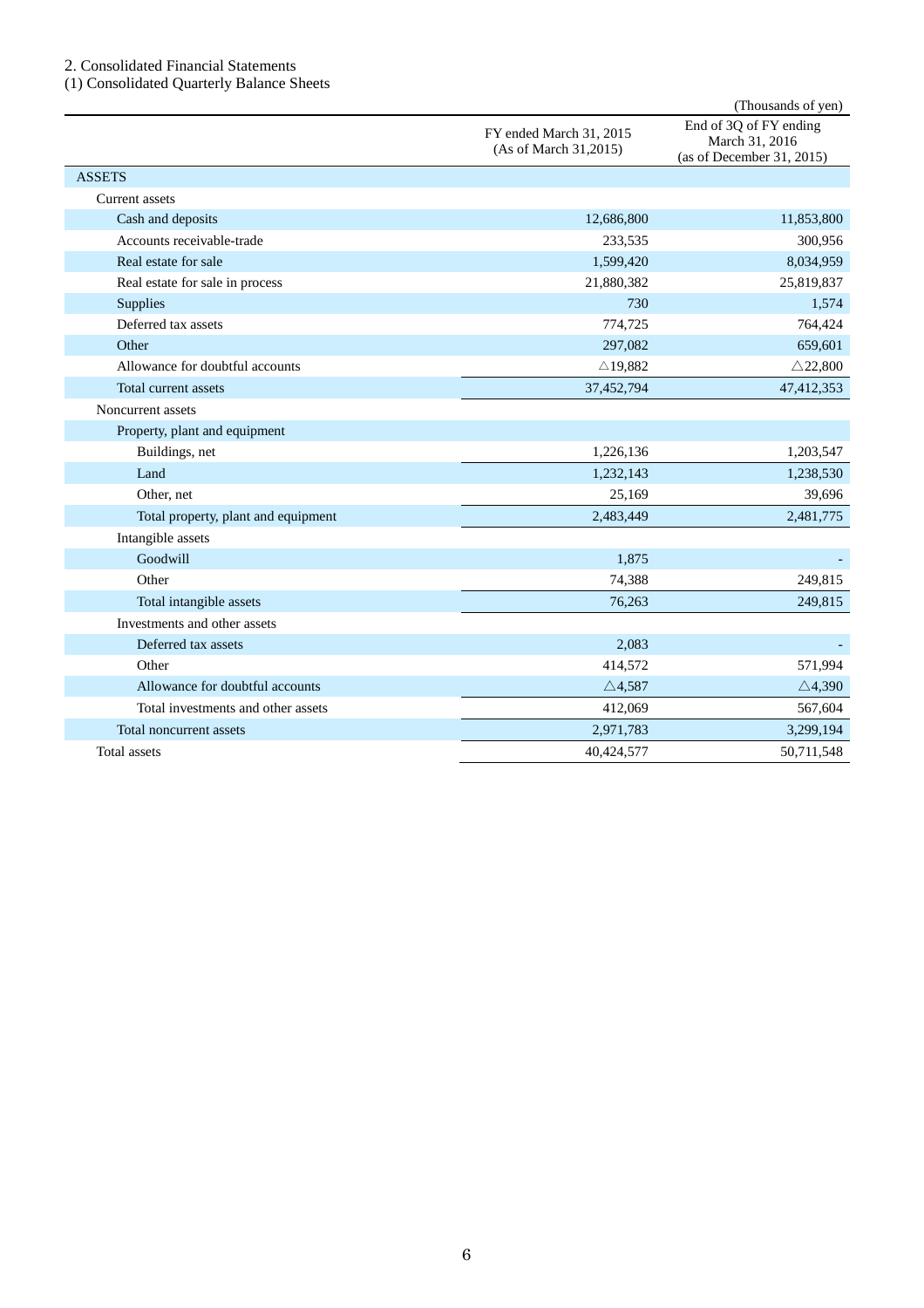|                                                       |                                                  | (Thousands of yen)                                                    |
|-------------------------------------------------------|--------------------------------------------------|-----------------------------------------------------------------------|
|                                                       | FY ended March 31, 2015<br>(As of March 31,2015) | End of 3Q of FY ending<br>March 31, 2016<br>(as of December 31, 2015) |
| <b>LIABILITIES</b>                                    |                                                  |                                                                       |
| <b>Current liabilities</b>                            |                                                  |                                                                       |
| Accounts payable-trade                                | 606,061                                          | 476,318                                                               |
| Short-term loans payable                              |                                                  | 297,000                                                               |
| Current portion of bonds                              | 40,000                                           | 101,200                                                               |
| Current portion of long-term loans payable            | 964,484                                          | 1,597,084                                                             |
| Income taxes payable                                  | 221,154                                          | 1,041,036                                                             |
| Provision for bonuses                                 | 109,208                                          | 69,759                                                                |
| Provision for directors' bonuses                      | 30,000                                           | 22,500                                                                |
| Construction warranty reserve                         | 22,100                                           | 9,200                                                                 |
| Provision for loss on guarantees for rent             | 22,361                                           | 21,639                                                                |
| Other                                                 | 1,535,214                                        | 1,942,144                                                             |
| Total current liabilities                             | 3,550,585                                        | 5,577,882                                                             |
| Noncurrent liabilities                                |                                                  |                                                                       |
| Bonds payable                                         | 340,000                                          | 1,428,600                                                             |
| Long-term loans payable                               | 12,648,786                                       | 16,086,248                                                            |
| Provision for loss on litigation                      | 31,000                                           |                                                                       |
| Deferred tax liabilities                              |                                                  | 924                                                                   |
| Other                                                 | 1,152,905                                        | 1,339,662                                                             |
| Total noncurrent liabilities                          | 14,172,691                                       | 18,855,435                                                            |
| <b>Total liabilities</b>                              | 17,723,276                                       | 24,433,317                                                            |
| <b>NET ASSETS</b>                                     |                                                  |                                                                       |
| Shareholders' equity                                  |                                                  |                                                                       |
| Capital stock                                         | 8,387,211                                        | 8,387,211                                                             |
| Capital surplus                                       | 2,871,767                                        | 2,871,767                                                             |
| Retained earnings                                     | 11,434,300                                       | 15,011,893                                                            |
| Treasury stock                                        | $\triangle$ 174                                  | $\triangle$ 174                                                       |
| Total shareholders' equity                            | 22,693,105                                       | 26,270,698                                                            |
| Accumulated other comprehensive income                |                                                  |                                                                       |
| Valuation difference on available-for-sale securities | 2,253                                            | 2,150                                                                 |
| Foreign currency translation adjustment               | 5,941                                            | $\triangle$ 558                                                       |
| Total accumulated other comprehensive income          | 8,195                                            | 1,592                                                                 |
| Minority interests                                    |                                                  | 5,940                                                                 |
| Total net assets                                      | 22,701,300                                       | 26,278,230                                                            |
| Total liabilities and net assets                      | 40,424,577                                       | 50,711,548                                                            |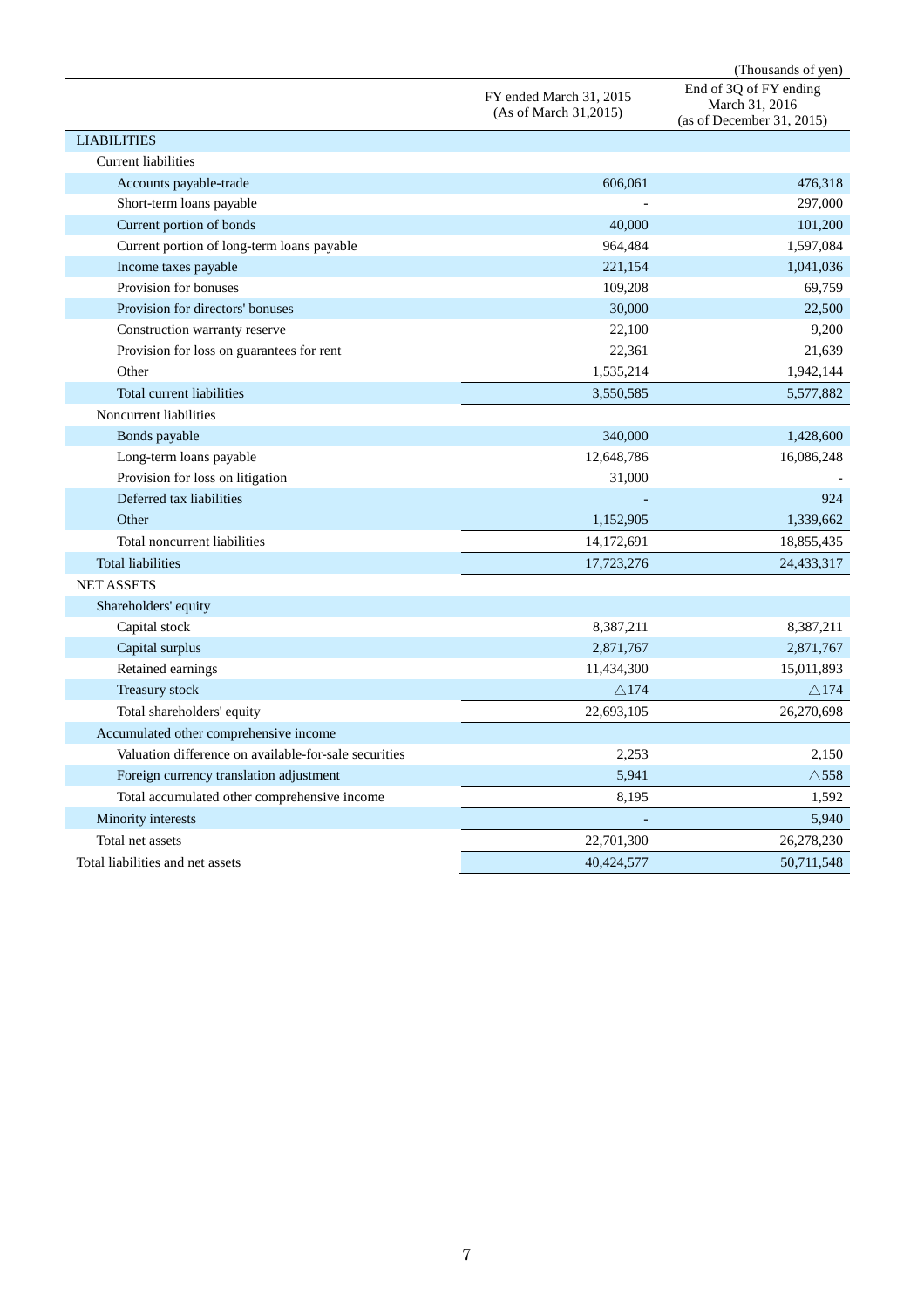## (2) Consolidated Quarterly Statements of Income and Consolidated Quarterly Statements of comprehensive income Consolidated Statements of Income

|                                                   |                                                                 | (Thousands of yen)                                              |
|---------------------------------------------------|-----------------------------------------------------------------|-----------------------------------------------------------------|
|                                                   | FY ended March 31, 2015<br>(April 1,2014- December 31,<br>2014) | FY ended March 31, 2016<br>(April 1,2015- December 31,<br>2015) |
| Net sales                                         | 20,062,447                                                      | 17,356,159                                                      |
| Cost of sales                                     | 13,209,428                                                      | 10,307,850                                                      |
| Gross profit                                      | 6,853,018                                                       | 7,048,308                                                       |
| Selling, general and administrative expenses      | 2,265,246                                                       | 2,526,468                                                       |
| Operating income                                  | 4,587,772                                                       | 4,521,839                                                       |
| Non-operating income                              |                                                                 |                                                                 |
| Interest income                                   | 5,609                                                           | 8,021                                                           |
| Dividends income                                  | 385                                                             | 275                                                             |
| Interest on refund                                | 508                                                             |                                                                 |
| Subsidy income                                    | 5,080                                                           | 4,470                                                           |
| Other                                             | 3,082                                                           | 577                                                             |
| Total non-operating income                        | 14,665                                                          | 13,344                                                          |
| Non-operating expenses                            |                                                                 |                                                                 |
| Interest expenses                                 | 180,654                                                         | 171,033                                                         |
| Bond issuance expenses                            |                                                                 | 86,364                                                          |
| Other                                             | 31,290                                                          | 56,014                                                          |
| Total non-operating expenses                      | 211,944                                                         | 313,412                                                         |
| Ordinary income                                   | 4,390,493                                                       | 4,221,771                                                       |
| Extraordinary income                              |                                                                 |                                                                 |
| Gain on sales of noncurrent assets                | 14,017                                                          | 1,257,517                                                       |
| Total extraordinary income                        | 14,017                                                          | 1,257,517                                                       |
| <b>Extraordinary</b> loss                         |                                                                 |                                                                 |
| Loss on retirement of noncurrent assets           | 637                                                             | 827                                                             |
| Loss on litigation                                |                                                                 | 10,850                                                          |
| Total extraordinary losses                        | 637                                                             | 11,677                                                          |
| Income before income taxes and minority interests | 4,403,872                                                       | 5,467,612                                                       |
| Income taxes-current                              | 326,525                                                         | 1,173,253                                                       |
| Income taxes-deferred                             | 110,799                                                         | 13,362                                                          |
| Total income taxes                                | 437,325                                                         | 1,186,616                                                       |
| Income before minority interests                  | 3,966,547                                                       | 4,280,996                                                       |
| Minority interests in income (loss)               | 88,132                                                          | $\triangle$ 2,059                                               |
| Net income                                        | 3,878,414                                                       | 4,283,056                                                       |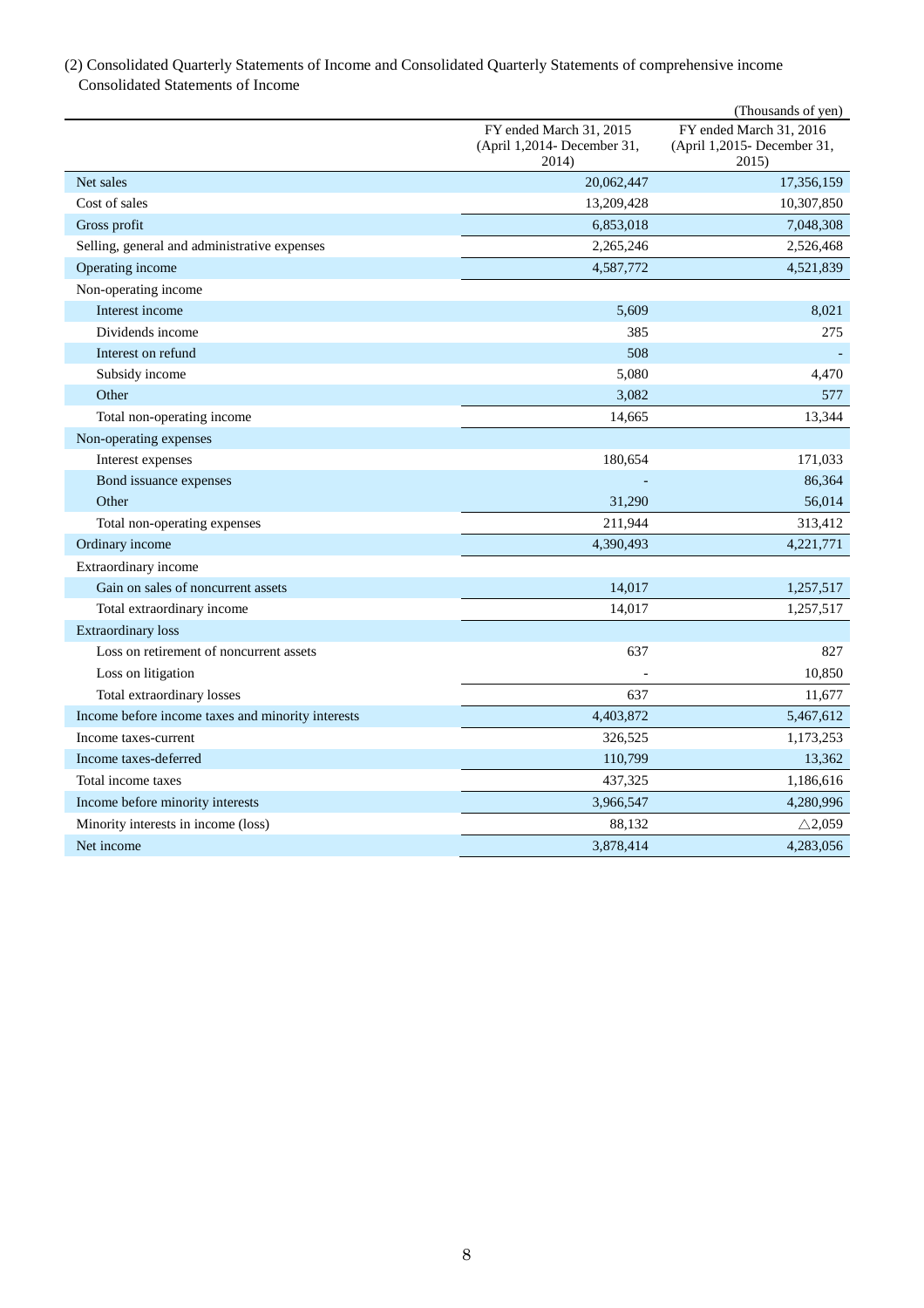# Consolidated Quarterly Statements of comprehensive income

|                                                           |                             | (Thousands of yen)          |
|-----------------------------------------------------------|-----------------------------|-----------------------------|
|                                                           | 30 of FY ended              | 3Q of FY ending             |
|                                                           | March 31, 2015              | March 31, 2016              |
|                                                           | (April 1-December 31, 2014) | (April 1-December 31, 2015) |
| Income before minority interests                          | 3,966,547                   | 4,280,996                   |
| Other comprehensive income                                |                             |                             |
| Valuation difference on available-for-sale securities     | 502                         | $\wedge$ 103                |
| Foreign currency translation adjustment                   | 4,753                       | $\triangle$ 6,500           |
| Total other comprehensive income                          | 5,255                       | $\triangle$ 6.603           |
| Comprehensive income                                      | 3,971,802                   | 4,274,393                   |
| Comprehensive income attributable to                      |                             |                             |
| Comprehensive income attributable to owners of the parent | 3,883,670                   | 4,276,453                   |
| Comprehensive income attributable to minority interests   | 88,132                      | $\triangle$ 2.059           |